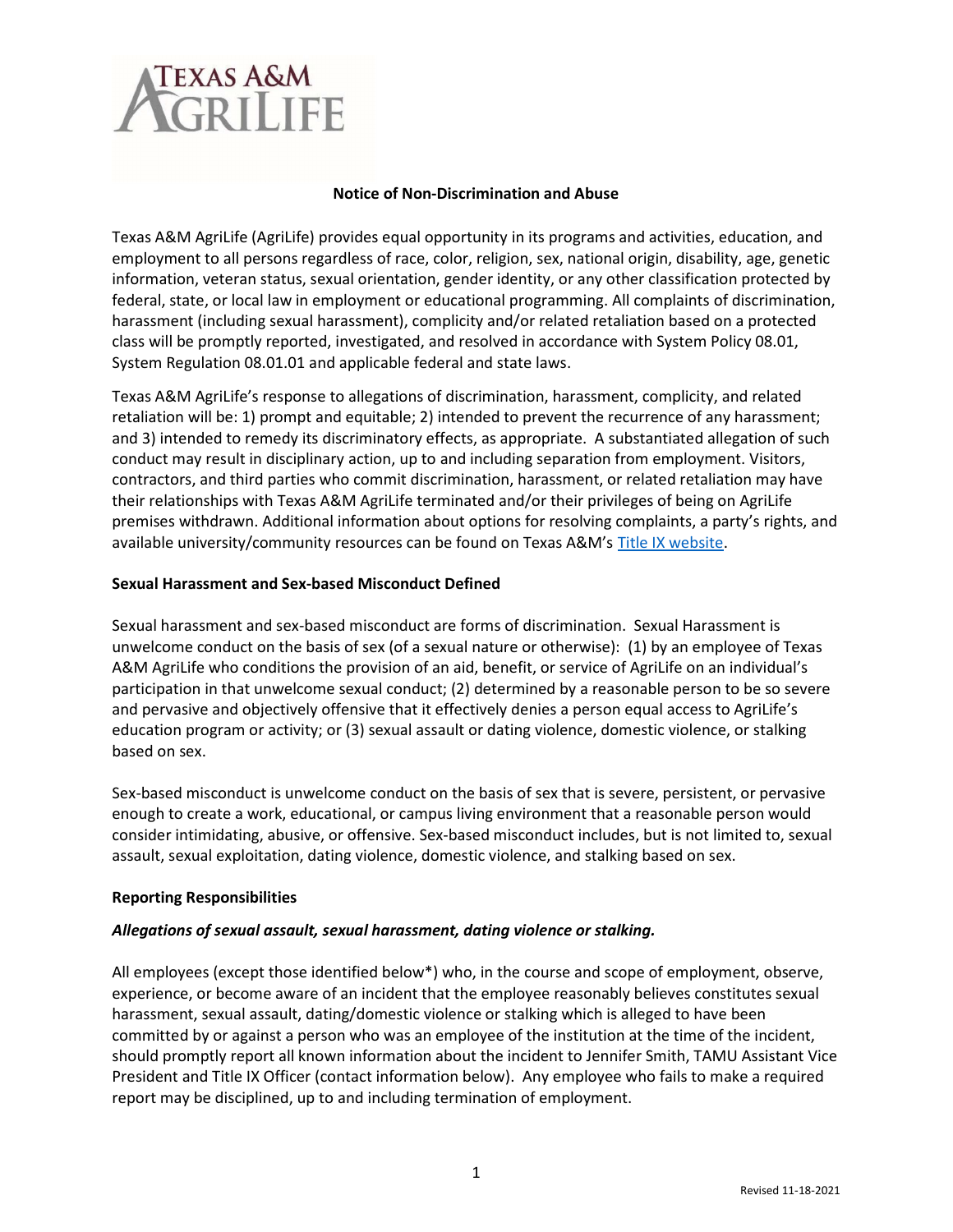

\*Licensed health care providers and licensed counselors acting in the course and scope of employment when a disclosure is received must report de-identified statistics but must not report any other information.

# Allegations of discrimination, harassment, complicity, or related retaliation other than allegations of sexual assault, sexual harassment, dating violence or stalking.

All employees except licensed health care providers and licensed counselors who, in the course and scope of their employment, witness or receive information regarding the occurrence of an incident that the employee reasonably believes constitutes discrimination, harassment, complicity or retaliation related to a protected class (other than allegations of sexual harassment, sexual assault, dating violence or stalking) should promptly report all known information about the incident to Jennifer Smith, TAMU Assistant Vice President and Title IX Officer (contact information below), or their supervisor. Any employee who fails to make a required report may be disciplined, up to and including termination of employment.

# Confidential Reporting

Persons gathering information, seeking guidance, or filing a complaint may be concerned about the confidentiality of the information they are sharing. It is a best practice to notify an employee about your mandatory reporter obligations before allowing an employee to reveal information that he or she may wish to keep confidential. You should also notify such individuals that if they prefer, they may report confidentially to a counselor at GuidanceResources EAP at 1-866-301-9623 (available 24 hours a day).

While Texas A&M AgriLife wishes to create an environment in which individuals feel free to discuss concerns and make complaints, the agency is obligated to act when its officials are informed that sexual harassment may be occurring. Although the confidentiality of the information received, the privacy of the individuals involved, and the wishes of the complainant regarding action by the agency cannot be guaranteed, they will be protected to as great a degree as is legally possible. If a reporter does not disclose any identifying information regarding themselves or the parties involved, response on the part of Texas A&M AgriLife and Texas A&M University's Department of CREI may be limited.

# Anonymous Reports

Reports may be made anonymously through the Texas A&M System: Risk, Fraud, & Misconduct Hotline at 1-888-501-3850 or Texas A&M University's online reporting form: Tell Somebody may be used. If a reporter does not disclose any identifying information regarding themselves or the parties involved, response on the part of Texas A&M AgriLife and Texas A&M University's Department of CREI may be limited.

# Criminal Complaints

Reporters and complainants have the option (but may not be required) to file a criminal report with the appropriate local law enforcement agency in addition to filing an administrative report with Texas A&M AgriLife and Texas A&M University's Department of CREI.